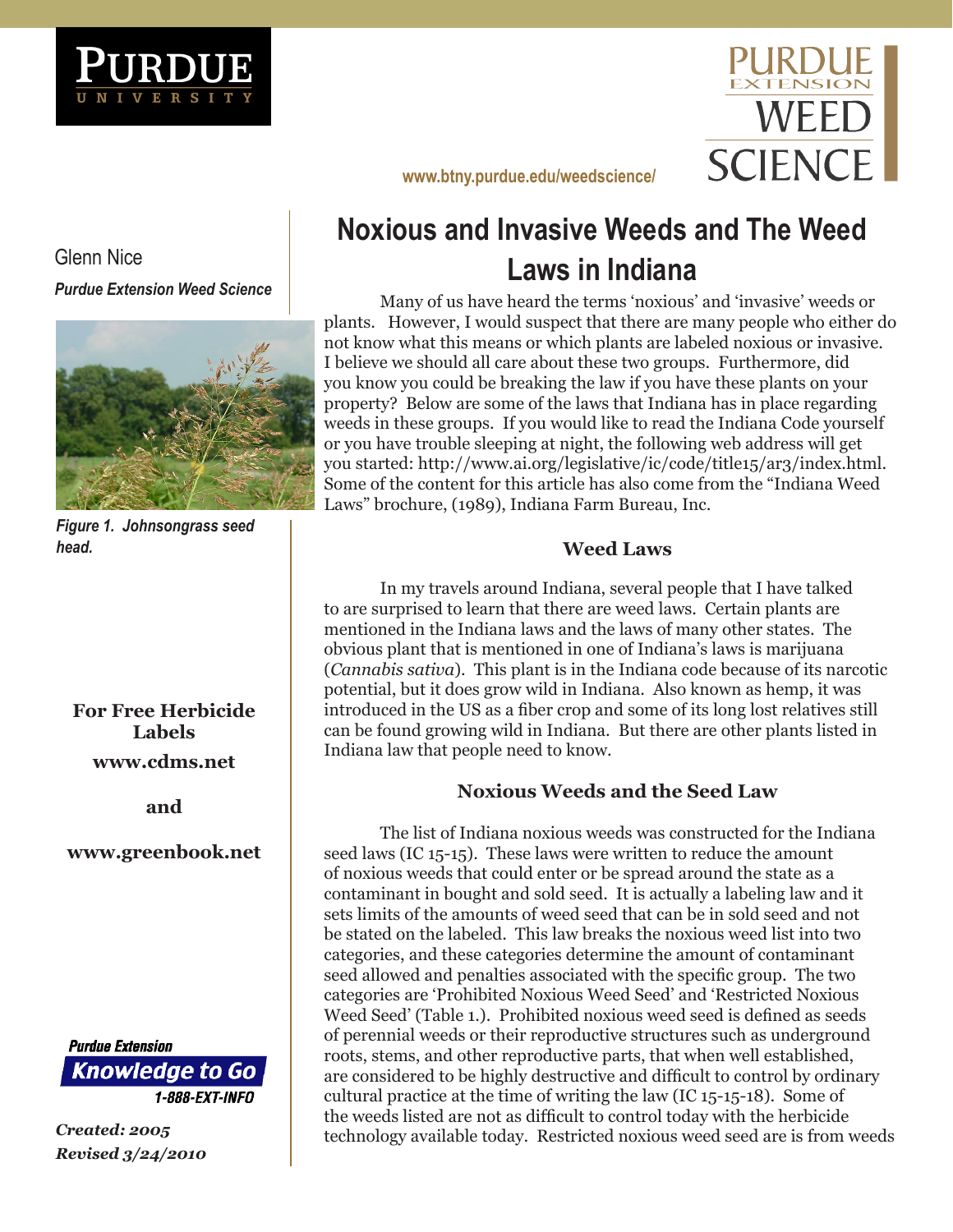that are considered very objectionable in fields, lawns, and gardens of Indiana, but could be controlled by good cultural practices (IC 15-15-1-20).

Seed packaged and sold for seeding or sowing is in violation of this law if it has over 0.25% of weed seed listed in the restricted noxious weeds list and is not stated on the label (Table 1). Also, it is a violation of the law if there are any prohibitive noxious weed seed in the seed for sale (IC 14-4-1-6). Furthermore, it is a violation to sell or distribute seed if it contains more than 2.5% of any weed seed in general. The 'Indiana Seed Law' is administered by the seed division of the Indiana State Chemist.

### **Weed Control Boards (IC 16-16-7)**

A county weed board can be formed if a county commissioner takes the initiative to form a Weed Control Board or if a petition is signed by at least 5% of the registered voters in the county (IC 15-16-7-3). A county weed control board is comprised of the following: a township trustee of the county, a soil and water conservation district supervisor, a representative from the agricultural community of the county, a representative from the county highway department or an appointee of the county commissioners, and a cooperative extension service agent from the county (IC 15-16-7-4). The extension service agent is a non-voting member of the board and serves only in an advisory capacity.

The county weed control boards have a noxious weed list that is separate from the 'Indiana Seed Law'. The county weed board's noxious weeds are listed in table 2. The county weed board has the authority to require land owners to control and contain any of the weeds listed in their noxious weed list. Although the law does not specifically say that the weed board has the authority to enter your property and control these weeds, the code does say, "taking all necessary and proper steps to control and contain noxious weeds which have adverse significance on agricultural production in Indiana" (IC 15-16-7-7). The extent of that would have to be determined by somebody skilled in the interpretation of law, not by me. In identifying a problem, the board can serve a five day written notification to remove any noxious weed on the property. At the same time, the township trustee is notified. If a person does not start activities to control the noxious weed after notification, the board can purchase chemicals, equipment, or labor to perform control measures of the noxious weed and a bill will be sent to the property owner. If not paid, this could end up on the specific land owners taxes that year.

### **Marijuana Eradication Programs (IC 15-16-7)**

The county weed control board can also establish a marijuana eradication program (IC 15-16-7-8). This allows the board to take action in controlling wild marijuana, otherwise known in Indiana as ditch weed. However, in most cases I have heard about, the local Sheriff or State police usually beats them to it.



**<www.btny.purdue.edu/weedscience/>**

### **Prohibited Noxious Weeds** *Table 1. Noxious Weeds*

#### 1. Canada thistle

- 2. Field bindweed
- 3. Johnsongrass
- 4. Sorghum almum
- 5. Perennial sowthistle
- 6. Quackgrass
- 7. Russian knapweed
- 8. Wild garlic
- 9. Wild Onion

#### **Restricted Noxious Weeds**

- 1. Bitter wintercress
- 2. Buckhorn
- 3. Cocklebur
- 4. Corncockle
- 5. Curly dock
- 6. Dodder
- 7. Eastern black nightshade
- 8. Field peppergrass
- 9. Giant foxtail
- 10. Horsenettle
- 11. Mustard (unspecified)
- 12. Oxeye daisy
- 13. Pennycress.

### *Table 2. Noxious weeds listed in the Destuction of Detrimental Plant Laws*

## **Noxious Weeds** 1. Burcucumber 2. Canada thistle 3. Johnsongrass 4. Shattercane 5. Columbus grass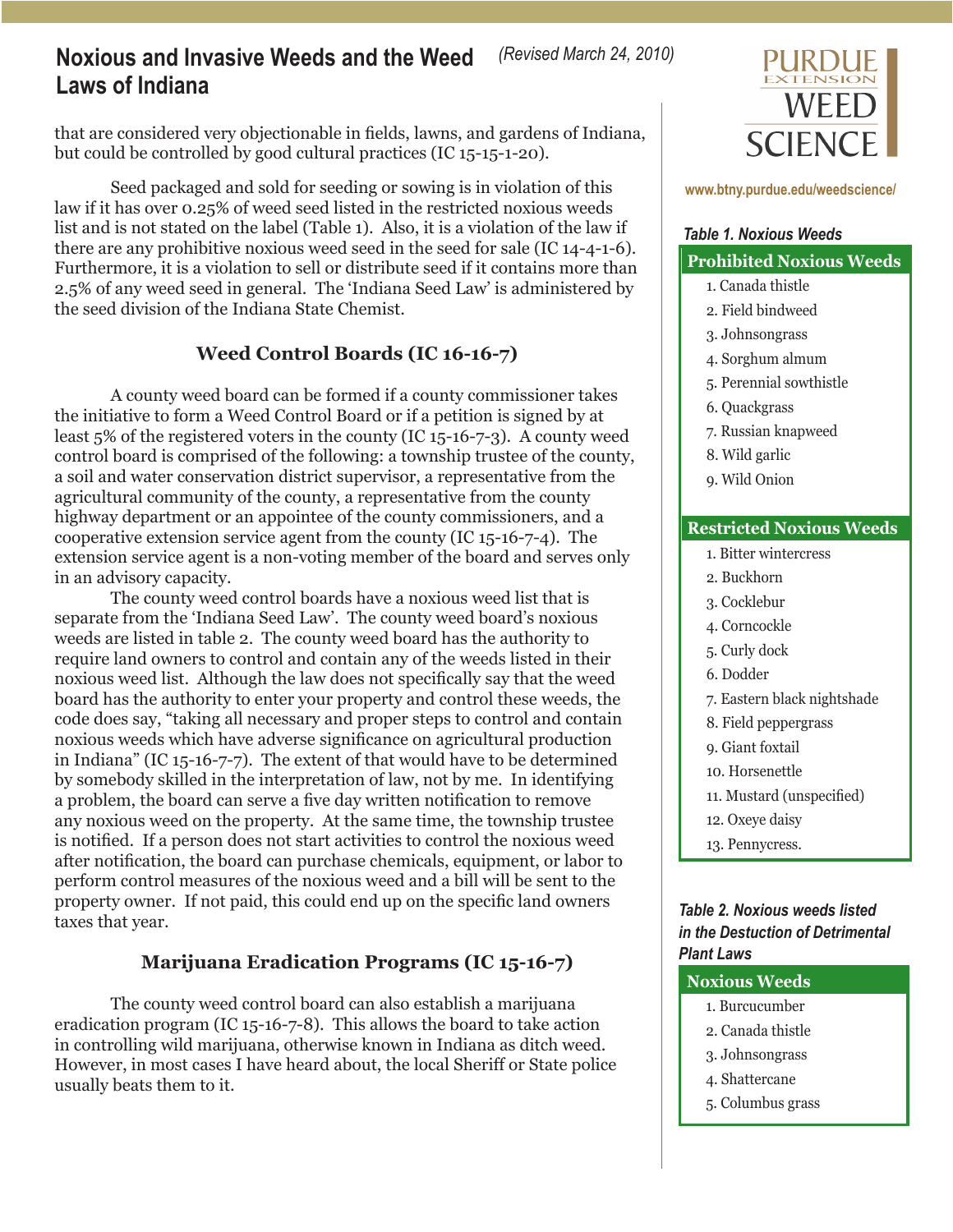## **Noxious and Invasive Weeds and the Weed Laws of Indiana**

## **Destruction of Detrimental Plants (IC 15-16-8)**

Plants mentioned in this law are the noxious weeds listed in the code for county weed control boards. This requires property owners to control the weeds listed in table 2. Added to this law is noxious weeds and rank vegetation in residential areas (IC 15-16-8-1(6)) This law also empowers the township trustee to act to investigate and control the noxious weeds. A 48 hour notice can be issued notifying the property owner that the township trustee wishes to come on the property to investigate any noxious weed problem. Once a problem has been determined, similar to the weed board's requirements, a five day notice has to be given to the property owner to start actions to control the noxious weed. If no action is taken the township trustee can either notify the county weed control board, if there is one, or initiate control measures themselves at the expense of the land owner. Once a bill has been sent to the property owner through registered mail or hand delivered, it has to be paid in 10 days. If the bill is not paid after 10 days it may appear on the land owner's taxes that year.

It might surprise many people that the penalty for allowing detrimental plants to grow and mature is rather severe. Any person owning or having charge over land, highway, or railroad right-of-way who allows detrimental plants to grow and mature is guilty of a Class C infraction (IC 15- 16-8-12). A township trustee that fails to perform their duties required by this chapter is also guilty of a Class C infraction. A Class C infraction can have a maximum fine of \$500, each day constituting a separate offense.

## **Johnsongrass**

The control of johnsongrass law (IC 15-16-9) deals specifically with the noxious weed johnsongrass. This law states that all people who have land in their care, such as governmental bodies, utilities, or other public and quasi-public corporations must do anything possible to restrict the growth and seed production of all johnsongrass growing on lands for which they are responsible between July 1 and September 15. The Cooperative Extension Service will provide technical assistance to property owners.

### **Invasive Plants**

Although the plants mentioned above are problematic and have economic impact on agriculture, they are not always considered to be invasive plants. In turn, there are several weeds that impact agriculture that are also considered to be invasive species. A definition for invasive plants is given by the Invasive Plants Association of Wisconsin, "non-indigenous species or strains that become established in natural plant communities and wild areas, replacing native vegetation" (http://www.ipaw.org/definition.htm). These plants often find their way here through human actions. Once established, they can form monocultures choking out the indigenous plant species. Some examples are purple loostrife (Lythrum salicaria) and garlic mustard (Alliaria petiolata). Purple loostrife can choke a canal or wet land. Garlic mustard, suspected to have been introduced by Europeans as an medicinal plants at the time of European colonization of North America, can cover a forest floor becoming a monoculture.



#### **<www.btny.purdue.edu/weedscience/>**

## **Invasive Plants in Indiana** *Table 3. Invasive Plants*

Asian bush honeysuckle Autumn olive Bicolor lespedeza Black alder Buckthorn, glossy Buckthorn, common Bush honeysuckle Brazilian elodea Canada thistle Creeping Charlie Creeping Jenny Common privet Common reed Crown vetch Dame's rocket Garlic mustard Highbush cranberry Hydrilla Japanese honeysuckle Japanese hops Japanese knotweed Purple loosestrife Purple winter creeper Oriental bittersweet Sericea lespedeza Siberian elm Smooth broom Star-of-Bethlehem Sweet clover Tall fescue Tree of heaven Water hyacinth White mulberry Winged burning bush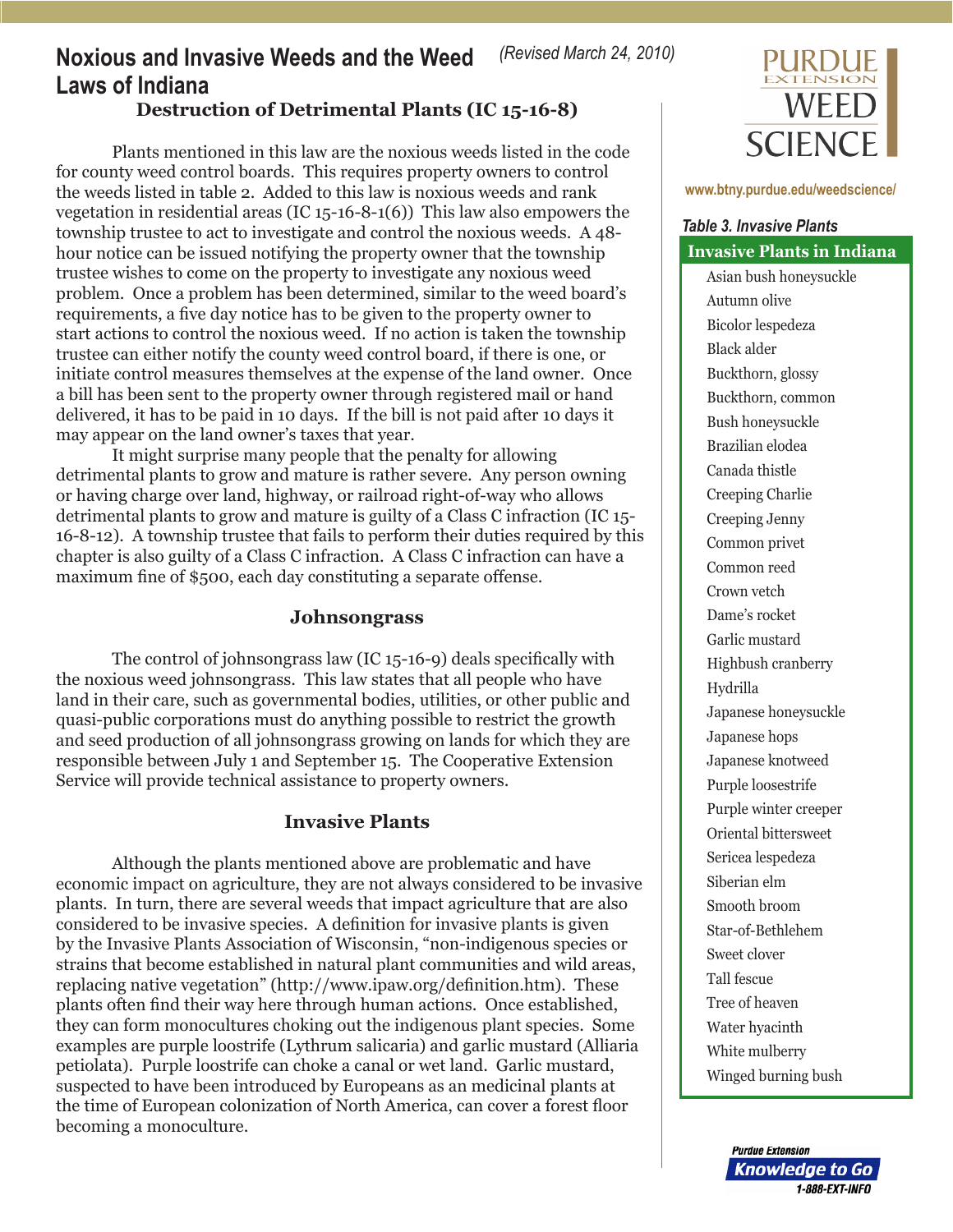## **Noxious and Invasive Weeds and the Weed Laws of Indiana**

Many states are writing laws to reduce the introduction and proliferation of these species. Some of the laws Indiana has in place are presented below. See table 3 for a list of plants that are being considered or have been determined as being invasive plants.

## **Purple Loosestrife and Multiflora Rose (IC 14-24-12)**

In the state of Indiana a person can not sell, offer to sell, give away, plant, or distribute Lythurm (IC 14-24-12-7) without a permit issued by the division director of entomology and plant pathology. The law does not specify specific species, but uses the genera name Lythurm, possibly implying any Lythurm species. As loosestrife was once and still is valued as an ornamental although it is illegal to plant it. The other plant in this law was promoted as a living wind break in the past. Now it is illegal to plant any variety of multiflora rose (Rosa multiflora) without a permit (IC 14-24-12-5).

## **Certification**

Indiana is one of the first states east of the Mississippi to adopt a certification process for forages and mulch to reduce the movement of weeds. The Indiana Noxious Weed Seed-Free Forage and Mulch Certification Program was developed in cooperation with Purdue University and is administered by the Indiana Crop Improvement Association. To be certified, the hay and straw preharvest crop or areas where it is stored cannot have any of the 67 invasive weeds or their seed. For more information regarding getting your hay or mulch certified and for a list of the invasive weeds listed, please see the following web site (http://www.indianacrop.org/ weedfreestandards.htm). There is an increase in the public desire for this certified product for individuals willing to achieve the certification.

## **Invasive Species Council (IC 15-16-10)**

Most recently, a law has been passed to set up an "Invasive Species Council" (IC 15-16-10). The Invasive Species Council has a fairly large job. It is the role of the Invasive Species council to make recommendations regarding invasive species to governmental agencies and legislative committees; seek funding; provide education and outreach programs; monitor and inventory invasive species in the state of Indiana; and set up a dialogue with other states regarding prevention, detection, response to and the management of invasive species. The Invasive Species Council does not have any regulatory authority. The Council does not have any authority to hear any appeals or grievances, they do not make law.

The Council is made up of 11 members. The Invasive Species Council consists of:

- 1) The dean of the Purdue University College of Agriculture or designee.
- 2) The director of the Indiana state department or transportation or designee
- 3) The state veterinarian or designee



### **<www.btny.purdue.edu/weedscience/>**



*Ditch weed*



*Kudzu*



*Common reed*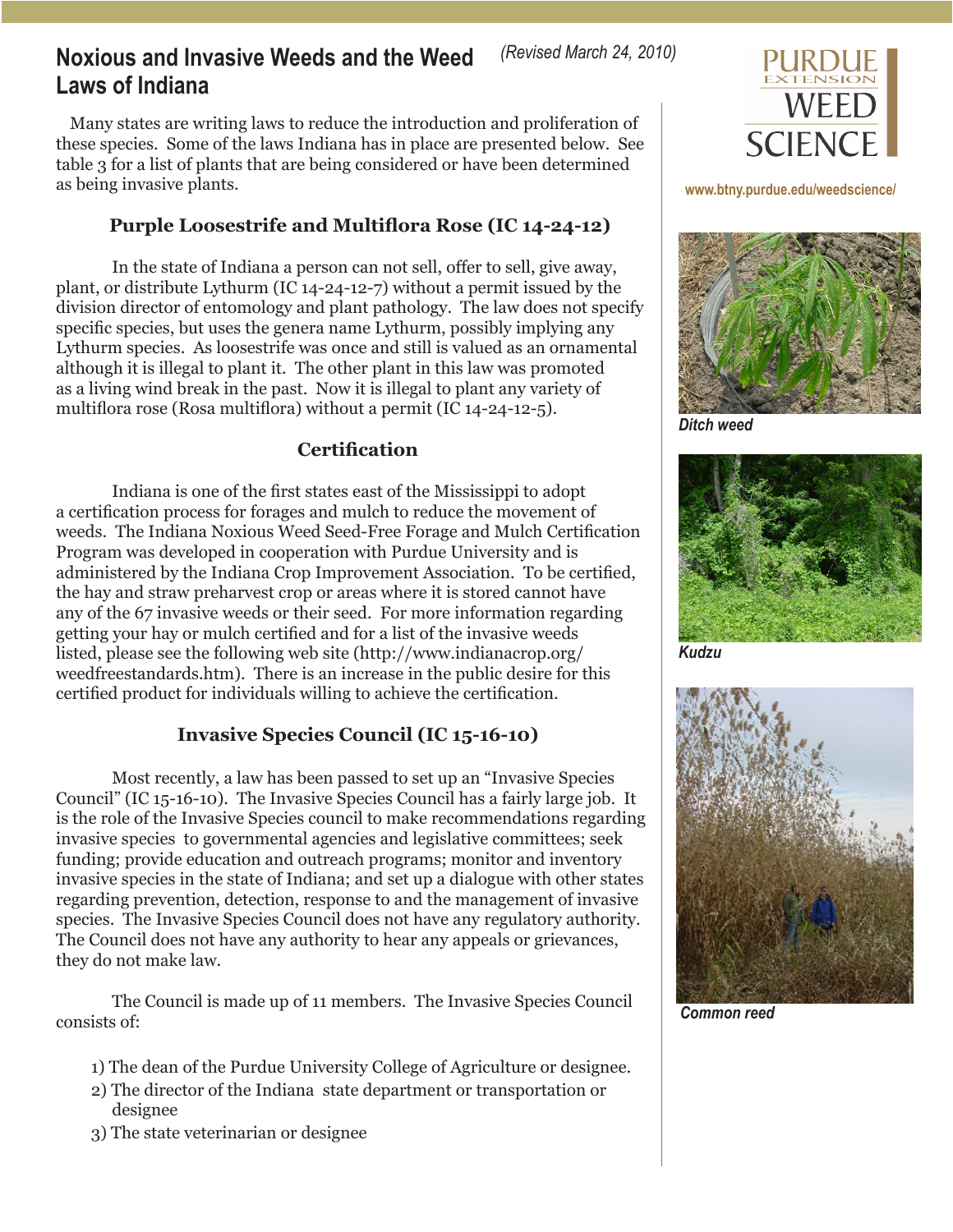## **Noxious and Invasive Weeds and the Weed**   *(Revised March 24, 2010)* **Laws of Indiana**

- 4) An employee of the division of fish and wildlife designated by the director.
- 5) An employee of the division of entomology and plant pathology designated by the director of that division
- 6) One representative of research on invasive species
- 7) Two individuals representing the hardwood tree industry, the horticulture industry, the agriculture industry and the aquaculture industry.
- 8) Two individuals representing organization or local government agencies concerned with land trusts, biodiversity conservation, aquatic conservation, and local parks and recreation.

## **Closing Words**

Law makers try several different ways to reduce the introduction and proliferation of noxious and invasive weeds in their states; however, laws do not always eliminate the problem. Canada thistle and burcucumber can easily be found in the state of Indiana. If an individual person does not know of these laws or does not abide by these laws, it is a difficult task to implement them. Funding and economic issues, along with political restraints, make enforcing these laws difficult. Furthermore, as a person who works in weed science, there is a reason why these plants are labeled noxious or invasive. They are generally very aggressive and often difficult to control. However, I invite you to be responsible for the land that is in your hands to do your part in maintaining the various ecologies of the State of Indiana and the state you live in and I, in turn, will work harder at identifying and relaying tools to help in this manner. To start: if you should happen to have these weeds, for information on how to control them please see the list of web sites given on the next page.

### *Weed Identification*

| $\mathbf{1}$ | Virginia Tech Weed                                                            | http://www.ppws.vt.edu/weedindex.htm        |  |
|--------------|-------------------------------------------------------------------------------|---------------------------------------------|--|
|              | Identification Guiide                                                         |                                             |  |
| 3            | <b>USDA Plant Data Base</b>                                                   | http://plants.usda.gov                      |  |
|              | Nobal Foundation                                                              | http://www.noble.org/imagegallery/woodhtml/ |  |
|              |                                                                               | wCommonIndex.html                           |  |
| 5            | Weeds of the North                                                            | http://www.aces.uiuc.edu/vista/html_pubs/   |  |
|              | <b>Central States</b>                                                         | WEEDS/list.html                             |  |
| 6            | An Illustrated Flora of the United States and Canada, N. Britton and A. Brown |                                             |  |
| 7            | Weeds of the Great Plains, J. Stubbendieck, M.J.Coffin, L.M. Landholt         |                                             |  |
| 8            | Weeds of The Northeast, R.H Eva, J.C. Neal, and J.E. Detomaso                 |                                             |  |
|              |                                                                               |                                             |  |



**<www.btny.purdue.edu/weedscience/>**